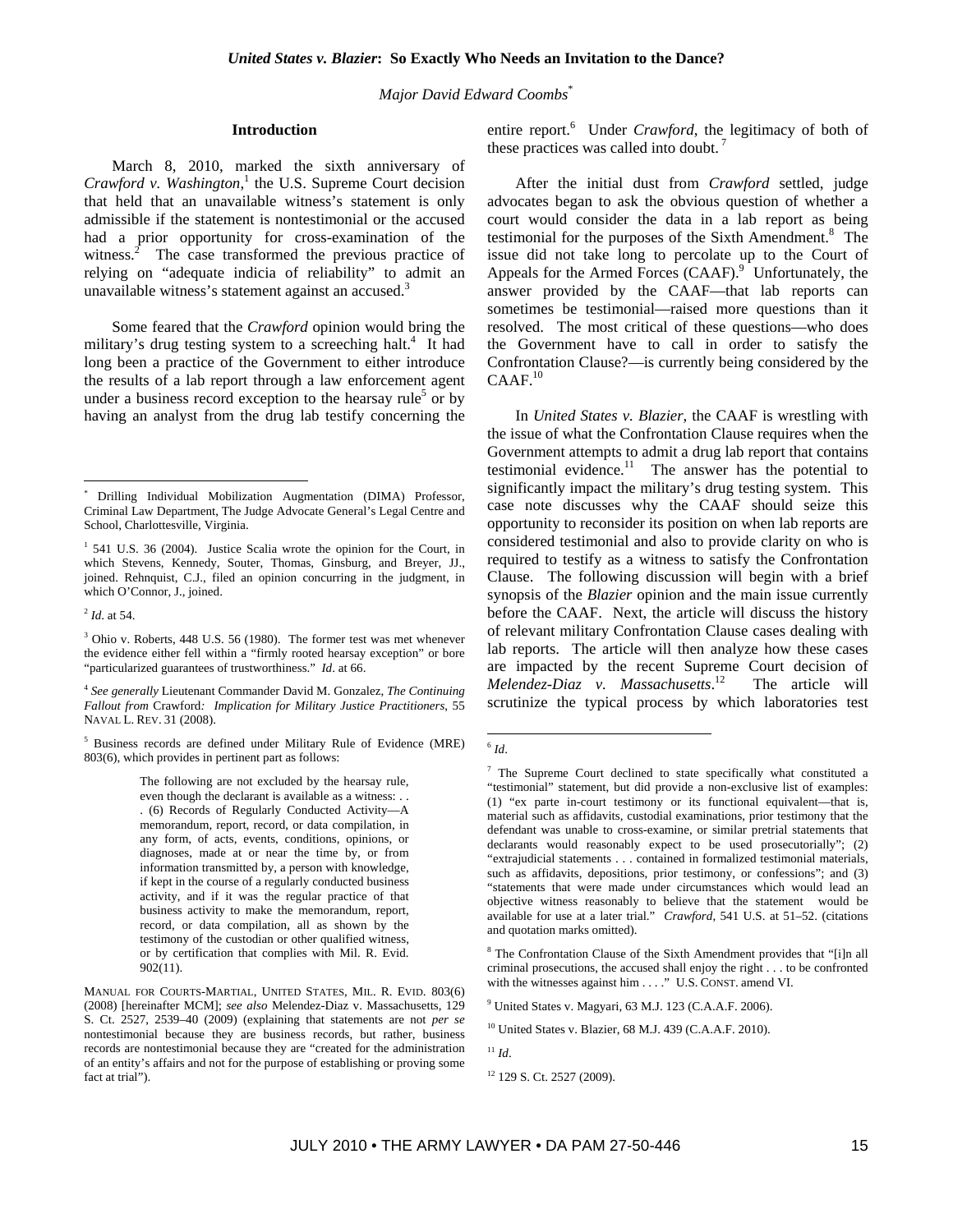military samples and how the Government obtains litigation reports from laboratories for court-martial use and concludes that under this process, every drug lab report contains testimonial statements. Finally, the article will suggest a common sense solution to the remaining issue of who the Government should call as a witness to satisfy the Confrontation Clause.

# **The** *Blazier* **Rubik's Cube13**

In *Blazier*, the Government obtained a urine sample from Blazier as part of a random urinalysis. The sample was sent to a military testing laboratory that subsequently reported that the sample tested positive for the presence of several controlled substances. As a result of the positive urinalysis, Blazier was interviewed by the Air Force Office of Special Investigations (AFOSI). During this interview he consented to a second urinalysis. The second urinalysis was also sent to the lab for testing, and it also tested positive for the presence of several controlled substances.<sup>14</sup>

Based on the positive results, the Government charged Blazier with dereliction of duty and wrongful use of controlled substances.<sup>15</sup> In preparation for court-martial, the prosecution requested "the drug testing reports and specimen bottles" for the two urine samples.<sup>16</sup> The drug testing laboratory sent the prosecution a cover memorandum for each urinalysis and the results of the tests. The cover memoranda stated, among other things, "The specimen was determined to be presumptive positive by the 'screen' and the 'rescreen' immunoassay procedures. The specimen was then confirmed positive by Gas Chromatography/Mass Spectrometry (GC/MS)."<sup>17</sup> Each cover memorandum listed the nature of the substances, the concentrations of the substances, and the corresponding Department of Defense (DoD) cutoff levels. The memoranda were each signed by a "Results Reporting Assistant" from the drug testing division and by Dr. Vincent Papa the "Laboratory Certifying Official."<sup>18</sup>

Prior to trial, the defense filed a motion requesting that the military judge either preclude the Government from admitting the laboratory reports and the testimony of Dr. Papa, or compel the Government to produce each member of the laboratory "who had the most important actions involved

 $\overline{a}$ 

in the samples." $19$  The defense, however, did not name the specific individuals it wanted to testify from the laboratory.

The military judge denied the defense motion. He ruled that the two reports were nontestimonial, for different reasons, and allowed Dr. Papa to testify as an expert witness concerning the positive results and as a foundation witness for the admissibility of both reports.<sup>20</sup> Based in large part on the testimony of Dr. Papa, Blazier was convicted by a courtmartial panel of the two wrongful uses of controlled substances.<sup>21</sup> The Air Force Court of Criminal Appeals  $(AFCCA)$  affirmed.<sup>22</sup>

The CAAF granted the petition for review of the case based in large part on the Supreme Court's *Melendez-Diaz* decision.23 On 23 March 2010, the CAAF issued a preliminary opinion in *Blazier*. 24 Instead of issuing a final opinion, the CAAF sought the view of the parties, as well as the Government and defense appellate divisions of each service, on an additional question: Although the drug testing reports were testimonial and the accused did not have the opportunity at trial to cross-examine the declarants of the testimonial statements, was the Confrontation Clause nevertheless satisfied by testimony from Dr. Papa?<sup>25</sup>

The CAAF will presumably provide an answer to this question soon. Meanwhile, it should take this opportunity to reconsider its position on when lab reports should be considered testimonial and clarify who must testify as a witness to satisfy the Confrontation Clause.

#### **To Be or Not To Be Testimonial**

In 2006, and then again in 2008, the CAAF was asked to consider whether statements in a lab report were testimonial, thus entitling an accused the right to confront

<sup>&</sup>lt;sup>13</sup> The Rubik's Cube is a 3-D mechanical puzzle invested in 1974 by Hungarian sculptor and professor of architecture Erno Rubik. Encyclopedia Britannica Online, Rubik's Cube (Puzzle Toy), http://www.britannica.com/ EBchecked/topic/511992/Rubiks-Cube (last visited July 20, 2010).

<sup>14</sup> *Blazier*, 68 M.J. 439, 440.

<sup>15</sup> *Id*.

<sup>&</sup>lt;sup>16</sup> The request by the Government noted that the information was "needed for court-martial use." *Id*.

<sup>17</sup> *Id*.

<sup>18</sup> *Id*.

 $\overline{a}$ <sup>19</sup> *Id*.

 $20$  The military judge determined that the lab analysts in the first test did not associate the sample collected from Blazier with a particular individual, it was a random urinalysis, and it was not processed in furtherance of a law enforcement investigation. With regards to the second test, the military judge determined that the request for consent was "more akin to a shot in the dark than a pursuit of a specific law enforcement objective." *Id*.

<sup>&</sup>lt;sup>21</sup> Appellant was convicted of dereliction of duty and wrongful use of controlled substances in violation of Articles 92 and 112a, Uniform Code of Military Justice. 10 U.S.C. §§ 892, 912a (2006). The members sentenced the appellant to a bad-conduct discharge, forty-five days of confinement, and reduction to the grade of E-3. *Id*.

<sup>22</sup> United States v. Blazier, 68 M.J. 544 (A.F.C.C.A. 2008).

 $23$  United States v. Blazier, 68 M.J. 240 (C.A.A.F. 2009).

<sup>24</sup> *Blazier*, 68 M.J. 439.

 $25$  The CAAF also asked an additional question: If Dr. Papa's testimony did not itself satisfy the Confrontation Clause, was the introduction of testimonial evidence nevertheless harmless beyond a reasonable doubt under the circumstances of this case if he was qualified as, and testified as, an expert under MRE 703? *Id.*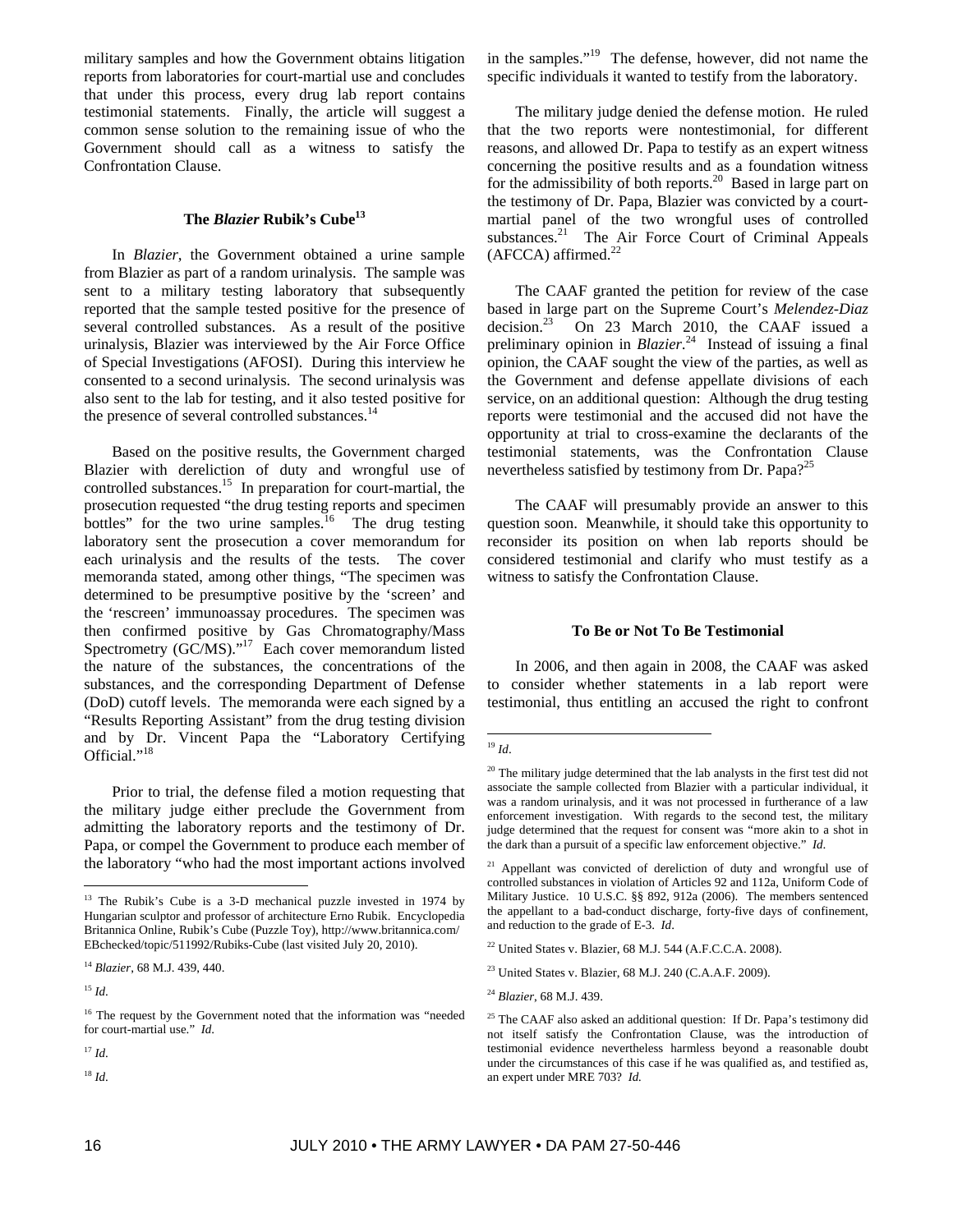the makers of the statements. In its first opinion, *United States v. Magyari*, the CAAF concluded that lab report statements were not testimonial.<sup>26</sup> Two years later the CAAF reached the exact opposite conclusion in *United States v. Harcrow*. 27 Both *Magyari* and *Harcrow* were cases largely decided on their specific facts.

In *Magyari*, the appellant's name was randomly generated for urinalysis testing. He, along with over thirty other servicemembers, provided a urine sample for testing. Their samples were sent to the Navy Drug Screening laboratory in San Diego, California. Once at the lab, Magyari's sample was combined in a batch of 200 samples. As a result of the analysis by the drug lab, Magyari's sample tested positive for methamphetamine.<sup>2</sup>

At his contested court-martial, the Government introduced the lab report from the Navy Drug Screening Laboratory and called four additional witnesses to testify concerning the evidence contained in the lab report. Three of those witnesses were from Magayri's unit and had been involved in the collection of his sample. The remaining witness, Mr. Robert Czamy, was the civilian quality assurance officer for the drug screening laboratory. He testified at the court-martial about how the urine samples were handled, how the lab generated its results, and that he had signed off on Magayri's report. Significantly, Mr. Czamy was not personally involved in the handling or testing of Magayri's sample.<sup>29</sup>

Instead of requesting a witness from the lab who had handled or tested the urine sample, the defense counsel chose instead to cross-examine Mr. Czamy. On appeal, Magayri claimed his constitutional rights were violated because he was not provided the opportunity to crossexamine the lab technicians who had handled and tested his sample. Magayri contended that the data recorded in the lab reports were testimonial statements; therefore, he argued, the Government could not use the lab report against him at trial without first affording him the opportunity to cross-examine the lab technicians who made the testimonial statements contained in the report.<sup>30</sup>

The CAAF rejected Magyari's claim and held that the statements in the lab report were not testimonial.<sup>31</sup> The court concluded that the lab technicians worked in a

<sup>28</sup> *Id*.

 $\overline{a}$ 

<sup>30</sup> *Id*. at 125–26.

"nonadversarial environment" and had no reason to suspect or zero in on Magyari's sample. $32$  In the context of a random urinalysis, the court believed the "lab technicians were not engaged in a law enforcement function."<sup>33</sup> Based on its conclusions, the court held "the technicians could not reasonably expect their data entries would 'bear testimony' against Appellant at his court-martial."34

Unlike in *Magyari*, the evidence seized in *Harcrow* was conducted at the direction of law enforcement.<sup>35</sup> Instead of resulting from a random, non-investigative screening, the lab report was generated based on evidence seized during an arrest. Additionally, the samples sent to the lab, and tested by the lab technicians, indentified the accused as "a 'suspect.'"<sup>36</sup> Given these facts, the CAAF concluded that the statements in the lab report in *Harcrow* were testimonial. The CAAF applied the following three factors to reach its conclusion:

> (1) whether the statement was elicited by or made in response to law enforcement or prosecutorial inquiry; (2) whether the statement involved more than a routine and objective cataloging of unambiguous factual matters; and (3) whether the primary purpose for making, or eliciting, the statement was the production of evidence with an eye toward trial.<sup>37</sup>

These factors, commonly referred to as *Rankin* factors,<sup>38</sup> are designed to test whether, under the totality of the circumstances, a particular statement is testimonial or not.

After *Magyari* and *Harcrow*, it appeared that statements contained in a lab report generated as a result of a noninvestigative screening—not in the furtherance of a particular law enforcement investigation—would be considered nontestimonial and could be admitted as a business record at trial.<sup>39</sup> Likewise, statements in lab reports

 $\overline{a}$ 

<sup>36</sup> *Id*.

<sup>37</sup> *Id.* at 158 (citing United States v. Rankin, 64 M.J. 348, 352 (C.A.A.F. 2007)).

 $26$  63 M.J. 123 (C.A.A.F. 2006). The CAAF, however, did not rule out the possibility that a lab report could be testimonial.

 $27$  66 M.J. 145 (C.A.A.F. 2008).

<sup>29</sup> *Id.* at 124–25. The Government chose not to call any of the approximately twenty lab personnel who handled or tested Appellant's sample. *Id*. at 124.

<sup>31</sup> *Id*. at 126–27.

<sup>32</sup> *Id*. at 127.

<sup>&</sup>lt;sup>33</sup> The court believed the data entries by the lab technicians were "simply a routine objective cataloging of an unambiguous factual matter." *Id.* at 126 (citing United States v. Bahena-Cardenas, 411 F.3d 1067, 1075 (9th Cir. 2005) (internal quotations omitted)).

<sup>34</sup> *Id*. at 127.

<sup>35</sup> United States v. Harcrow, 66 M.J. 154, 159 (C.A.A.F. 2008).

<sup>38</sup> *Id.* at 159.

<sup>39</sup> United States v. Magyari, 63 M.J. 123, 124–25 (C.A.A.F. 2006). *But see* Lieutenant Colonel Nicholas F. Lancaster, *If It Walks Like a Duck, Talks Like a Duck, and Looks Like a Duck, Then It's Probably Testimonial*, ARMY LAW., June 2008, at 16, 24–27 (providing a detailed discussion of how *Ohio v. Roberts* may still apply in the military to nontestimonial statements); *see also* United States v. Rankin, 64 M.J. 348 (C.A.A.F. 2007).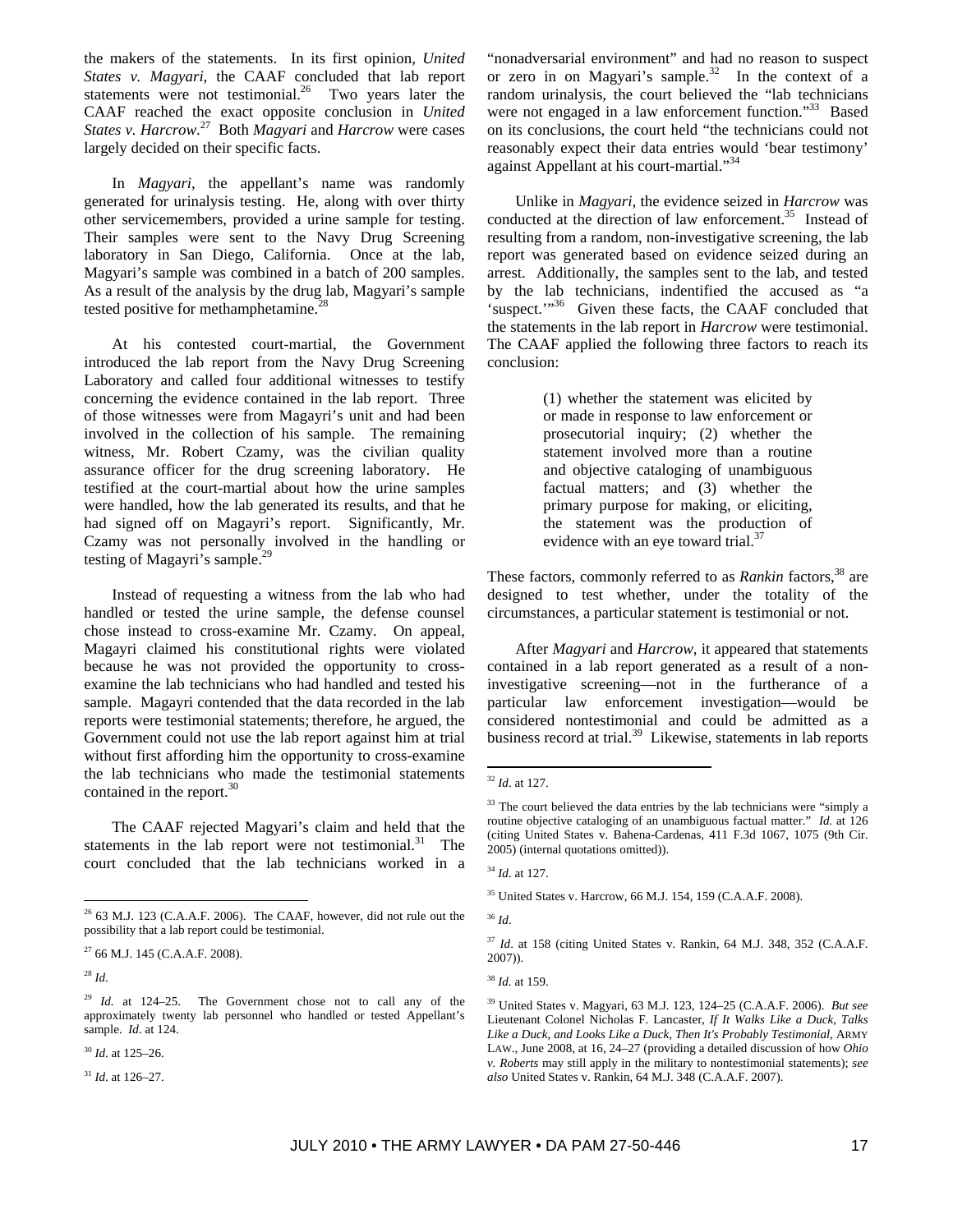generated "at the behest of law enforcement in anticipation of prosecution" would be viewed as testimonial.<sup>40</sup> However, just as the confrontational requirements for admitting a drug lab report in the military were becoming clearer, the Supreme Court muddied the waters with its decision in *Melendez-Diaz v. Massachusetts*. 41

#### **De-Facto Testimonial Under** *Melendez-Diaz***?**

In *Melendez-Diaz*, the defendant was charged with distributing and trafficking cocaine. $42$  The prosecution submitted three certificates in affidavit form to prove the substance found by the police was cocaine. $43$  The certificates reported the weight of the seized bags and the composition and quality of the controlled substance.<sup>44</sup> The prosecution chose not to call an expert witness from the drug lab to lay the foundation for the certificates.<sup>45</sup> In an unusual 5-4 split, Justice Scalia, writing for the majority, concluded that results of the lab report, in affidavit form, were within the core class of testimonial statements covered by the Confrontation Clause.46

The impact of the *Melendez-Diaz* opinion on the military is debatable. $47$  On one end of the spectrum, based on the Court's assertion that its decision was a straightforward "application of our holding in *Crawford*," *Melendez-Diaz* arguably changes nothing.<sup>48</sup> Meanwhile, at least two of the military service courts have adopted this view.49 In their opinions, the service courts distinguish

<sup>43</sup> *Id*. at 2531.

<sup>44</sup> *Id*.

 $\overline{a}$ 

<sup>45</sup> *Id*.

*Melendez-Diaz* by noting that *Melendez-Diaz*, unlike in *Magyari*, dealt with "summary affidavits by laboratory technicians prepared expressly at the direction of law enforcement personnel for criminal prosecution."<sup>50</sup> The service courts equate this situation to the one in *Harcrow* where the CAAF determined, using the *Rankin* factors, that under the totality of the circumstances, the statements in the laboratory report were testimonial because the tests were specifically requested by law enforcement and because the information in the reports indicated the technicians knew the items tested were seized during the arrest of an identified "suspect."<sup>51</sup>

Other service courts have followed this line of reasoning.52 For example, in *United States v. Harris*, the appellant was singled out for testing and his sample was labeled as a probable cause urinalysis when it was sent to the testing laboratory.<sup>53</sup> However, even under these circumstances, the AFCCA determined the statements in the lab report were nontestimonial. In reaching this conclusion, the service court noted the manner of collection and the labeling of the sample did not alter how the laboratory conducted its tests. Despite being a probable cause urinalysis, the Harris's sample was still placed in a batch of 100 other samples; the batch contained blind samples for quality assurance; the laboratory technicians did not associate any particular sample with Harris; and the laboratory technicians did not have an expectation that any particular sample would test positive for a particular drug.<sup>54</sup> In applying the *Rankin* factors, the service court emphasized the primary purpose of the testing:

> [W]hile at some level of administrative control within the lab, the designation of the sample as "probable cause" was known, given the range of options for which a positive lab report might be used by a Navy command, it is less than certain that a "probable cause" designation alone would lead a lab official to believe the report would be used in a criminal prosecution. Finally in this regard, the prospective witnesses, the technicians, were unaware the sample had been obtained based on probable cause, so they

<sup>51</sup> *Id*. (citing United States v. Harcrow, 66 M.J. 154, 159 C.A.A.F. 2008)).

<sup>52</sup> *Skrede*, 2009 CCA LEXIS 443; United States v. Harris, 66 M.J. 781 (N-M. Ct. Crim. App. 2008), *pet. dismissed*, 68 M.J. 174 (C.A.A.F. 2009).

 $\overline{a}$ 

<sup>40</sup> *Magyari*, 63 M.J. at 127.

<sup>41 129</sup> S. Ct. 2527 (2009).

<sup>42</sup> *Id*. at 2530.

<sup>46</sup> Scalia, J., delivered the opinion of the Court, in which Stevens, Souter, Thomas, and Ginsburg, JJ., joined. Thomas, J., filed an opinion concurring in the judgment. *Id*. at 2532 ("[T]he *Confrontation Clause* is implicated by extrajudicial statements only insofar as they are contained in formalized testimonial materials, such as affidavits, depositions, prior testimony, or confessions").

<sup>47</sup> *See* Major Daniel M. Froehlich, *The Impact of* Melendez-Diaz v. Massachusetts *on Admissibility of Forensic Test Results at Courts-Martial*, ARMY LAW., Feb. 2010, at 24 (providing an excellent discussion on the impact of *Melendez-Diaz* on the military).

<sup>48</sup> *Melendez-Diaz*, 129 S. Ct. at 2542.

<sup>49</sup> United States v. Borgman, 2009 CCA LEXIS 488 (A.F. Ct. Crim. App. Dec. 14, 2009) (unpublished) (holding at an Article 62 appeal that judge's denial of a Government motion to admit drug testing results based on Melendez-Diaz was in error); United States v. Bradford, 2009 CCA LEXIS 437 (A.F. Ct. Crim. App. Nov. 23, 2009) (unpublished) (holding at an Article 62 appeal of a random urinalysis case that the judge committed error by denying the Government motion to preadmit into evidence a drug testing report based on the determination that post-initial screening tests are testimonial); United States v. Skrede, 2009 CCA LEXIS 443 (A.F. Ct. Crim. App. Nov. 23, 2009) (unpublished) (holding at an Article 62 appeal that military judge read *Melendez-Diaz* too broadly and improperly granted

a defense motion to exclude two drug testing reports); United States v. Anderson, 2009 CCA LEXIS 438 (A.F. Ct. Crim. App. Nov. 23, 2009) (unpublished) (holding at an Article 62 appeal that the military judge improper denied Government motion to admit accused's drug testing report).

<sup>50</sup> *Borgman*, 2009 CCA LEXIS 488.

<sup>53 66</sup> M.J. at 789.

<sup>54</sup> *Id.* at 788–89.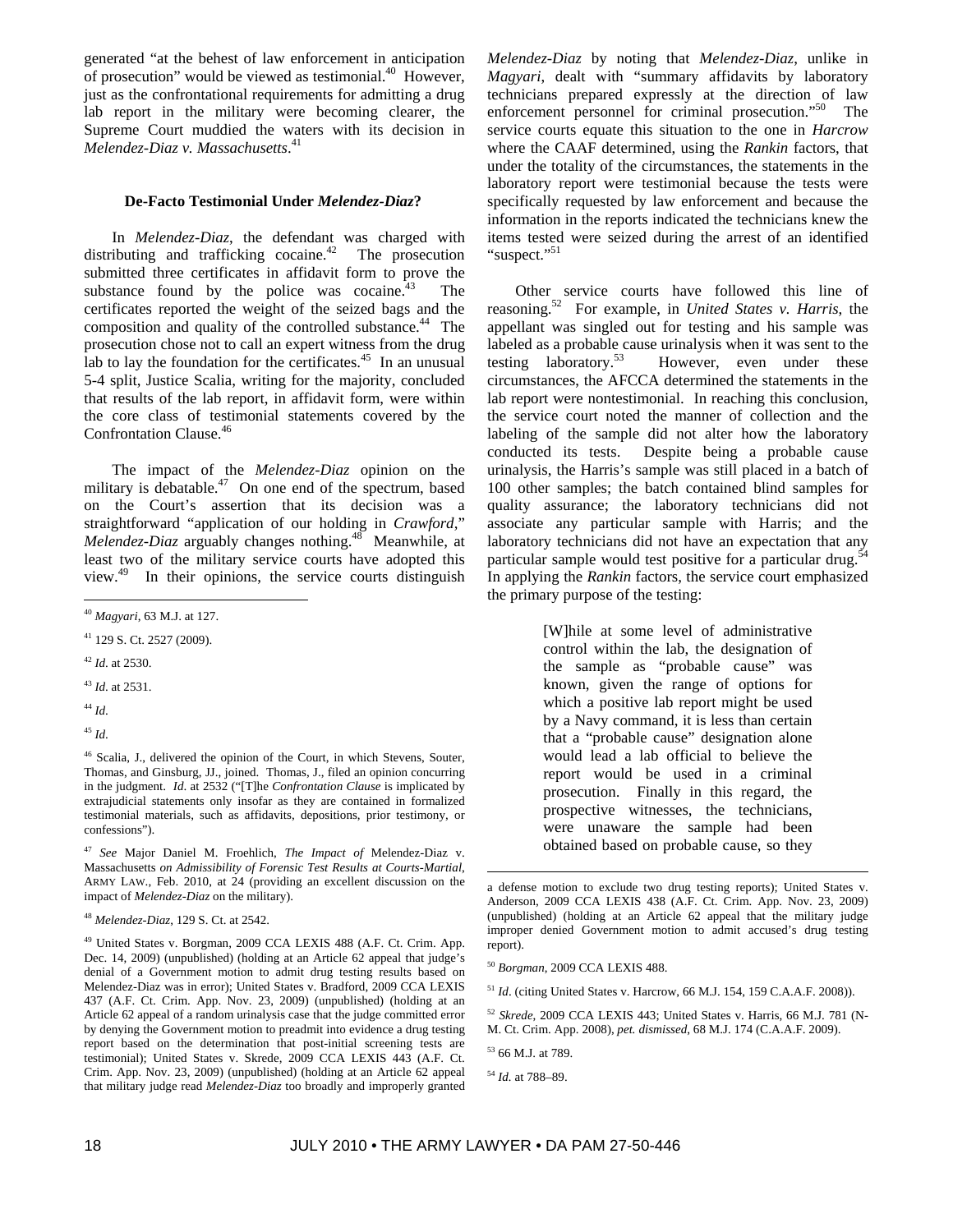employed the standard urinalysis testing and reporting protocol, just as in *Magyari*, objectively cataloging the facts. Their primary purpose in so doing was the proper implementation of the Navy Lab's drug screening program, not the production of evidence against this appellant for use at trial.<sup>55</sup>

On the other end of the spectrum, it could be argued, and this article agrees, that *Melendez-Diaz* severely undercuts the logic of *Magyari*, the second *Rankin* factor relied on by the CAAF in *Harcrow*, and various military service court decisions, such *Harris*. Significantly, *Melendez-Diaz* rejected the argument focused on how the lab technicians' entries were not part of a law enforcement function but, instead, the "result of neutral, scientific testing" and "simply a routine objective cataloging of an unambiguous factual matter."<sup>57</sup> The Court perceived these arguments as "little more than an invitation to return to our overruled decision of *Ohio v. Roberts*, which held that evidence with 'particularized guarantees of trustworthiness' was admissible notwithstanding the Confrontation Clause."<sup>58</sup> In rejecting this argument, the Court held that "the analysts who swore the affidavits provided testimony against Melendez-Diaz, and they are therefore subject to confrontation."59

The analysts in *Magyari*, *Harcrow*, and *Harris* are no different from those in *Melendez-Diaz*. Their statements, like those in *Melendez-Diaz*, were necessary to prove the presence and nature of the illegal substance within the accused's sample. Without their statements, the Government would not have been able to prove its case. As the Court in *Melendez-Diaz* stated, the text of the Sixth Amendment "contemplates two classes of witnesses—those against the defendant and those in his favor . . . . [T]here is not a third category of witnesses, helpful to the prosecution, but somehow immune from confrontation."<sup>60</sup>

Under *Melendez-Diaz*, the better approach seems to be to discard the second *Rankin* factor—"whether the statement involved more than a routine and objective cataloging of unambiguous factual matters"—and, instead, focus the analysis on the remaining two factors untouched by *Melendez-Diaz*: "whether the statement was elicited by or made in response to law enforcement or prosecutorial inquiry" and "whether the primary purpose for making, or eliciting, the statement was the production of evidence with an eye toward trial."<sup>61</sup> In considering these remaining *Rankin* factors, it is important to discuss how laboratories test the samples sent to them and how the Government obtains a litigation report from drug testing laboratories.

## **Military Testing Procedure**

Once a servicemember's sample reaches one of the military's forensic drug testing labs, the laboratory processes the sample. As part of this process, the laboratory inserts blind negative and positive control samples into every batch of specimens tested. These blind quality control samples are tested without any indication that they are control samples. As a result, laboratory technicians do not know whether a particular sample being tested belongs to a servicemember or whether it is a quality control sample.<sup>62</sup>

The laboratory employs an immunoassay-based test to quickly distinguish between samples that are negative and those which are presumptive positive. Specimens that test negative are reported as negative and are subsequently destroyed. Specimens that test presumptive positive, on the other hand, go on for further testing. The next level of testing simply repeats the immunoassay-based test a second time to determine whether the second test corroborates the presumptive positive result obtained from the first. If the second test matches the first, then the laboratory performs a final confirmatory test by Gas Chromatography/Mass Spectrometry (GC/MS). Gas chromatography/mass spectrometry is considered the "gold standard" of tests within the forensic drug testing field.63 If the GC/MS test confirms the earlier two results, the sample is reported as positive.<sup>64</sup>

Based on the process described above, laboratory personnel must realize that subsequent tests performed on presumptive positive samples are intended to either confirm or invalidate the initial screen.65 Thus, second immunoassay screenings and GC/MS tests seem to be conducted solely for the purpose of producing "evidence with an eye toward

 $\overline{a}$ 

 $\overline{a}$ <sup>55</sup> *Id*.

<sup>56</sup> *See* Froehlich, *supra* note 47, at 24 (discussing how the U.S. Supreme Court in *Melendez-Diaz* rejected the logic of *Commonwealth v. Virginia*, 827 N.E.2d 701, 704 (Mass. 2005) relied on by the CAAF in *Magyari*).

<sup>57</sup> Melendez-Diaz v. Massachusetts, 129 S. Ct. 2527, 2536 (2009).

<sup>58</sup> *Id*.

<sup>59</sup> *Id*. at 2537.

<sup>60</sup> *Id*. at 2533.

<sup>61</sup> United States v. Rankin, 64 M.J. 348, 352 (C.A.A.F. 2007).

<sup>62</sup> Fort Meade Forensic Toxicology Drug Testing Laboratory, Tour Our Lab, https://iftdtl.amedd.army.mil/ftmd/Tour.html (last visited July 20, 2010). *See also* United States v. Blazier, 68 M.J. 439 (C.A.A.F. 2010) (discussing the normal process for drug testing at a military drug testing laboratory).

<sup>63</sup> *Id*.

 $64$  *Id.* For a sample to be reported as positive, it must be above a cutoff level in all three independent tests. A sample is reported as negative if it is below a cutoff value in any of the three tests. *Id*.

<sup>&</sup>lt;sup>65</sup> The CAAF asked several questions on this point during the oral argument of *United States v. Blazier*. *See* Audio Recording, Oral Arguments, Jan. 26, 2010, United States v. Blazier (C.A.A.F. Oct. 29, 2009) (No. 09-0441/AF), *available at* http://www.armfor.uscourts.gov/CourtAudio2/20100126a.wma.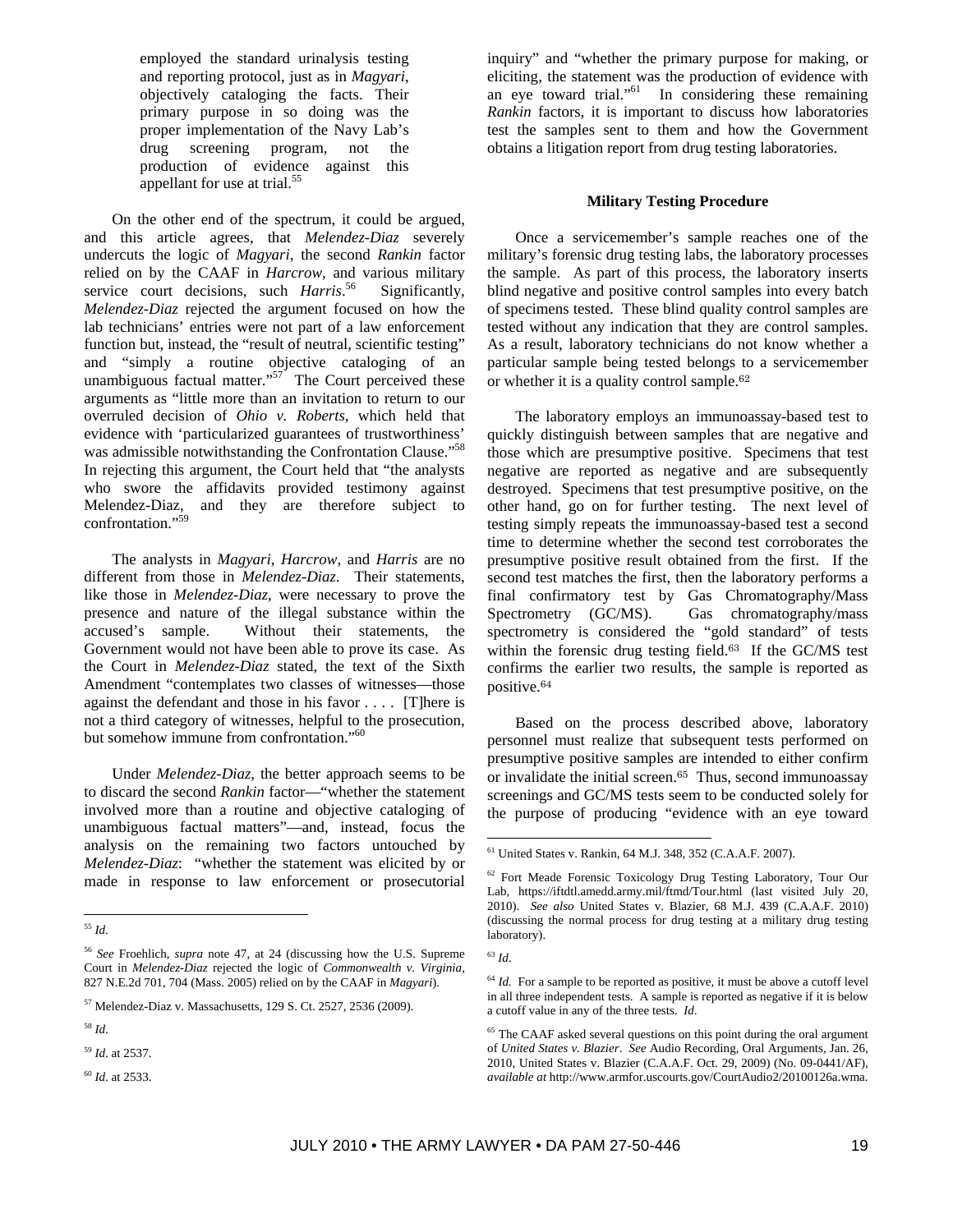trial,"66 and, therefore, any statements made by analysts based on second immunoassay screenings or GC/MS tests are clearly testimonial.<sup>67</sup>

## **Drug Testing Cover Memorandum**

Under the usual process, the prosecution sends a memorandum to the drug testing lab requesting drug testing reports and specimen bottles.<sup>68</sup> Usually the Government's request will note that the information is needed for courtmartial and will also request that the lab expedite its response. The drug lab will then prepare a report with a cover memorandum summarizing both the tests and results of the examination. Cover memoranda are signed by the primary analysts who conducted the examination and a certifying official confirming the authenticity of the report and declaring that it was created and kept in the course of regularly conducted activity.<sup>69</sup>

The drug testing cover memoranda prepared by labs closely resemble the affidavits at issue in *Melendez-Diaz*. Both documents are used by the prosecution to indentify the nature of an illegal substance and its quantity. Even under the most strained reading of *Melendez-Diaz*, it is difficult to imagine how a drug testing cover memorandum from a lab could ever be viewed as non-testimonial. As the Court in *Melendez-Diaz* acknowledged, "We can safely assume that the analysts were aware of the affidavits' evidentiary purpose . . . . . . . . . . . . Likewise, we can safely assume that analysts at a military laboratory are aware of a drug testing cover memorandum's evidentiary purpose. The CAAF, in its initial *Blaizer* opinion, acknowledges as much but arrives at this conclusion through a strained analysis that seems to ignore the practical realities of when a drug testing cover memorandum is created.<sup>71</sup> A better approach for the CAAF would be to simply state that drug testing cover memoranda are always testimonial, and that the analysts who signed them are always "witnesses" for purposes of the Sixth Amendment.

<sup>69</sup> *Id*.

 $\overline{a}$ 

## **Common Sense Solution**

Assuming that drug testing cover memoranda are testimonial and that any tests conducted after the first immunoassay are for a law enforcement purpose, who does the Government need to call in order to satisfy the Confrontation Clause? The CAAF has sought assistance from the parties to answer this remaining question;  $\frac{72}{2}$ however, the answer should not be an unnecessarily complicated one. The CAAF should look to the Military Rules of Evidence (MRE) to resolve this issue. If the Government does not attempt to admit a drug testing cover memorandum, it should be able to call any qualified expert to testify regarding the testing results and the actual raw data from those tests.

Expert testimony in a court-martial must pass several evidentiary hurdles, governed by MREs 702 through 705, before a military judge may admit it.<sup>73</sup> Military Rule of Evidence 702 establishes the first two hurdles: that the expert testimony "will assist the trier of fact to understand the evidence or to determine a fact in issue" and that the individual testifying qualifies as an expert by "knowledge, skill, experience, training, or education."<sup>74</sup> In wrongful use, possession, or distribution cases, neither of these hurdles is usually much of an issue. It is usually clear that expert testimony will be required in these types of cases, and the witnesses called to testify on these matters almost always satisfy the knowledge requirements of MRE  $702^{75}$  The more controversial issue is whether the expert will be allowed to discuss the basis of her opinion.<sup>76</sup>

Military Rule of Evidence 703 refers to the facts or data on which an expert can base an opinion or inference.<sup>77</sup> Experts are not limited to opinions or inferences based on their own perceptions.78 Instead, experts may also consider information that they learn from attending the trial or

<sup>66</sup> Dr. Vincent Papa testified that the purpose of the lab was "[t]o produced forensically defensible results for the military to use in legal proceedings." *Blazier*, 68 M.J. 439.

<sup>67</sup> Any argument that the analysts do not know the sample being tested is a quality control sample or a servicemember's sample and thus the statements are not testimonial seems to rely on the *Verde* line of reasoning subsequently rejected by *Melendez-Diaz*. Melendez-Diaz v. Massachusetts, 129 S. Ct. 2527, 2531 (2009).

<sup>68</sup> Fort Meade Forensic Toxicology Drug Testing Laboratory, Tour Our Lab, https://iftdtl.amedd.army.mil/ftmd/Litigation.html (last visited July 20, 2010).

<sup>70</sup> *Melendez-Diaz*, 129 S. Ct. at 2532.

<sup>71</sup> *Blazier*, 68 M.J. 439.

 $\overline{a}$ <sup>72</sup> *Id*.

<sup>73</sup> MCM, *supra* note 5, MIL. R. EVID. 702–705. These evidentiary tests are questions of law that the military judge must decide. The proponent of the expert testimony has the burden of proving its right to admissibility by a preponderance of the evidence. *Id.* MIL. R. EVID. 104(a).

<sup>74</sup> *Id.* MIL. R. EVID. 702.

<sup>75</sup> Military Rule of Evidence 702 provides that an expert is anyone "qualified as an expert by knowledge, skill, experience, training, or education." *Id*. An expert need only have greater knowledge that a lay person to make her testimony "helpful" to the trier of fact. *Id*.

<sup>76</sup> *See* United States v. Neeley, 25 M.J. 105 (C.M.A. 1987), *cert. denied*, 484 U.S. 1011 (1988) (holding that an expert witness could not testify regarding inadmissible basis of her opinion); United States v. Hartford, 50 M.J. 402 (1999) (defense not allowed to use the basis of an expert witness' opinion to smuggle in impermissible evidence).

<sup>77</sup> MCM, *supra* note 5, MIL. R. EVID. 703. The language of the rule is broad enough to allow three types of bases: facts personally observed by the expert; facts posed in hypothetical question; and hearsay reports from third parties. United States v. Reveles, 42 M.J. 388 (1995).

<sup>78</sup> *Id*.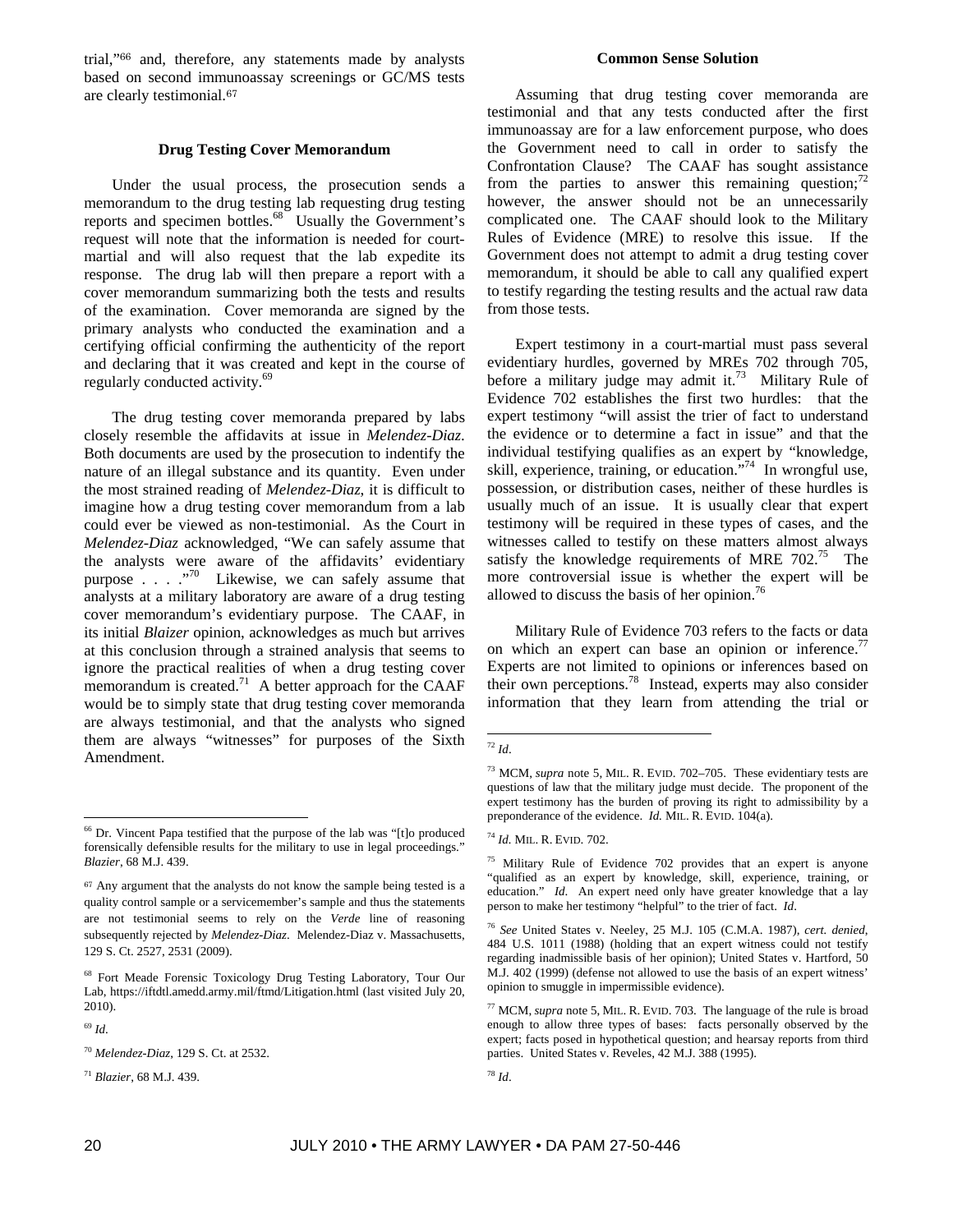hearing itself, as well as other facts or data not otherwise admissible in evidence "[i]f of a type reasonably relied upon by experts in the particular field in forming opinions or inferences upon the subject."79 Therefore, a doctor could consider hospital records, other doctors' opinions, medical treatises, statements from family and friends of the patient, the patient's own statements, and even *laboratory results* in forming her opinion.<sup>80</sup>

While a doctor could rely on "facts or data" not otherwise admissible into evidence, MRE 703 specifically precludes disclosing this portion of the basis for the expert's opinion to the members unless the military judge determines that the "probative value in assisting the members to evaluate the expert's opinion substantially outweighs their prejudicial effect."<sup>81</sup> While the proponent of the expert testimony is limited in what it can disclose under MRE 703, the opponent is not. Under MRE 705, an opponent is free to disclose the other otherwise inadmissible evidentiary basis on cross-examination if they chose to do so. $82$  Typically, this would be done when the opponent believes the basis calls into question the accuracy or veracity of the expert's testimony. $8$ 

What about the expert in *United States v. Blazier*? Can Dr. Vincent Papa base his opinion on the cover memorandum and the raw data from the testing results even though some of this information would otherwise offend the Confrontation Clause? The simple answer is yes he can. The Fourth Circuit Court of Appeals case of *United States v. Washington* illustrates this point.<sup>84</sup>

In *Washington*, the accused, Dwonne Washington, was charged with driving under the influence and unsafe operation of a vehicle.<sup>85</sup> At his trial, the district court admitted the testimony of a Government expert, Dr. Barry Levine. Dr. Levine, the Director of the Forensic Toxicology Laboratory of the Armed Forces Institute of Pathology, was called to testify about the lab testing procedure and to prove that a blood sample taken from Washington contained drugs and alcohol. At trial, Washington claimed Dr. Levine's testimony amounted to testimonial hearsay statements of the lab technicians who operated the machines and, therefore,

violated his Sixth Amendment rights. The magistrate judge overruled Washington's objection and admitted Dr. Levine's testimony. On appeal, Washington maintained that Dr. Levine's testimony was admitted in violation of the Confrontation Clause and the hearsay rule.<sup>86</sup>

The *Washington* case, like the *Blazier* case, involved an expert who did not conduct any of the tests himself. $87$ Instead, both experts relied on the raw data presented to them by the lab technicians who actually conducted the tests.<sup>88</sup> To establish a Confrontation Clause issue. To establish a Confrontation Clause issue, Washington argued that the raw data relied on by the respective experts were the hearsay "testimonial statements" of the various lab technicians who operated the machines.<sup>89</sup> The Fourth Circuit rejected this argument and instead found that the statements were "of the machines themselves."<sup>90</sup> Based on this determination, the Fourth Circuit concluded that statements "made by machines are not out-of-court statements made by declarants that are subject to the Confrontation Clause.<sup>91</sup> As such, Washington could not complain when Dr. Levine relied on this information in forming his expert opinion.<sup>92</sup>

The CAAF in *Blaizer* should likewise determine that the raw data relied on by Dr. Papa was not testimonial hearsay. The fact the Dr. Papa did not himself conduct any of the tests is of no consequence. $93$  Any concern about the reliability of the testing or the raw data provided by the machines should be "addressed through the process of authentication not by hearsay or Confrontation Clause analysis."94

92 The U.S. Supreme Court denied certiorari in *United States v. Washington*. 498 F.3d 225 (4th Cir. 2007), *cert. denied*, 129 S. Ct. 2856 (U.S. June 29, 2009). The denial of certiorari is significant given the fact the court had vacated other cases in light of *Melendez-Diaz*. *See* Froehlich, *supra* note 47. *See also* United States v. Moon, 512 F.3d 359 (7th Cir. 2008) (citing *Washington* for support of determination that the laboratory's raw results are not "testimonial" statements of the lab technicians); United States v. Lamons, 532 F.3d 1251 (11th Cir. 2008).

 $\overline{a}$ <sup>79</sup> *Id*.

<sup>80</sup> *Id*.

<sup>81</sup> *Id*.

<sup>82</sup> MCM, *supra* note 5, MIL. R. EVID. 705 (2008). Military Rule of Evidence 705 does not require that the expert on direct examination disclose underlying facts or data before stating an opinion or inference unless the military judge requires it. However, the expert may be required, on crossexamination, to disclose the underlying facts or data.

<sup>&</sup>lt;sup>83</sup> This is most commonly seen in situations where the basis of the expert's opinion is the statements of the accused.

<sup>84</sup> United States v. Washington, 498 F. 3d 225 (4th Cir. 2007).

<sup>85</sup> *Id*. at 227.

 $\overline{a}$ <sup>86</sup> *Id*. at 227–30.

<sup>87</sup> *Id*.; United States v. Blazier, 68 M.J. 439 (C.A.A.F. 2010).

<sup>88</sup> *Id*.

<sup>89</sup> *Washington*, 498 F. 3d at 230.

<sup>90</sup> *Id*.

<sup>&</sup>lt;sup>91</sup> *Id.* at 231. A "statement" is defined by MRE 801(a) as an "(1) oral or written assertion or (2) nonverbal conduct of a *person*, if it is intended by the person as an assertion." MCM, *supra* note 5, MIL. R. EVID. 801 (2008).

<sup>93</sup> *Moon*, 512 F.3d at 362 ("[W]e agree with *Washington* that the *Sixth Amendment* does not demand that a chemist or other testifying expert have done the lab work himself.") (citing *Washington* for support of determination that the laboratory's raw results are not "testimonial" statements of the lab technicians); United States v. Washington, 498 F. 3d 225 (4th Cir. 2007); United States v. Lamons, 532 F.3d 1251 (11th Cir. 2008)).

<sup>94</sup> *Washington*, 498 F. 3d at 231.